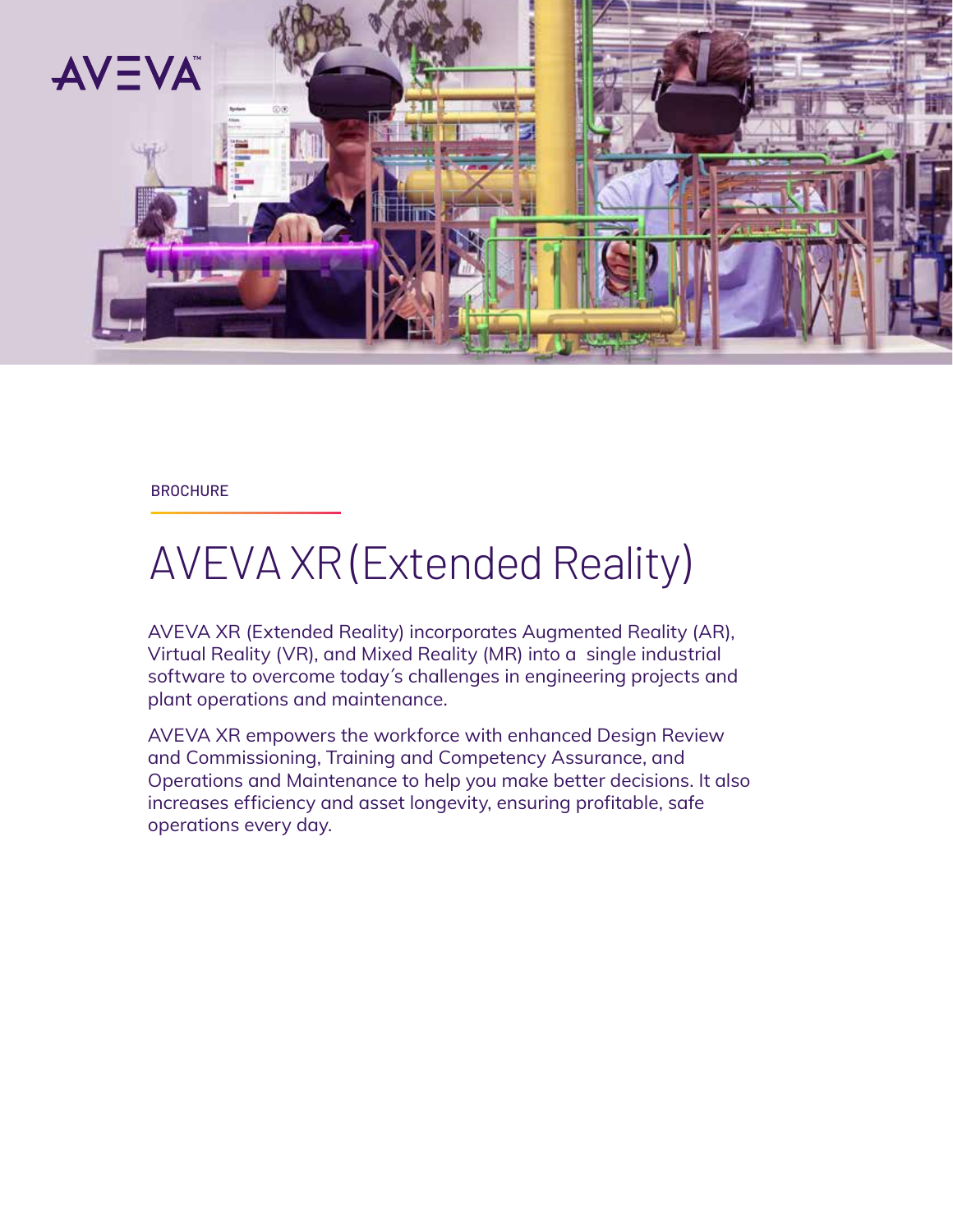### Empower your workforce

The workplace is quickly changing, and traditional industries must evolve with it. Empowering your workforce is critical to increasing productivity and retaining employees, thus guaranteeing you stay competitive in your industry.

### **The pace of change in the industrial landscape today is faster than ever before:**



- **More experienced personnel retiring**
- **Increased need for hiring young people who need to be trained and are attracted by new technology**
- **Less time to mentor new hires**
- **More requests to reduce staff and cut costs**



- **Ever changing regulatory compliance, with less tolerance for mistakes**
- **More complex assets, requiring advanced knowledge from field personnel**
- **More sophisticated control and safety systems, limiting operators' actions and on-the-job training**

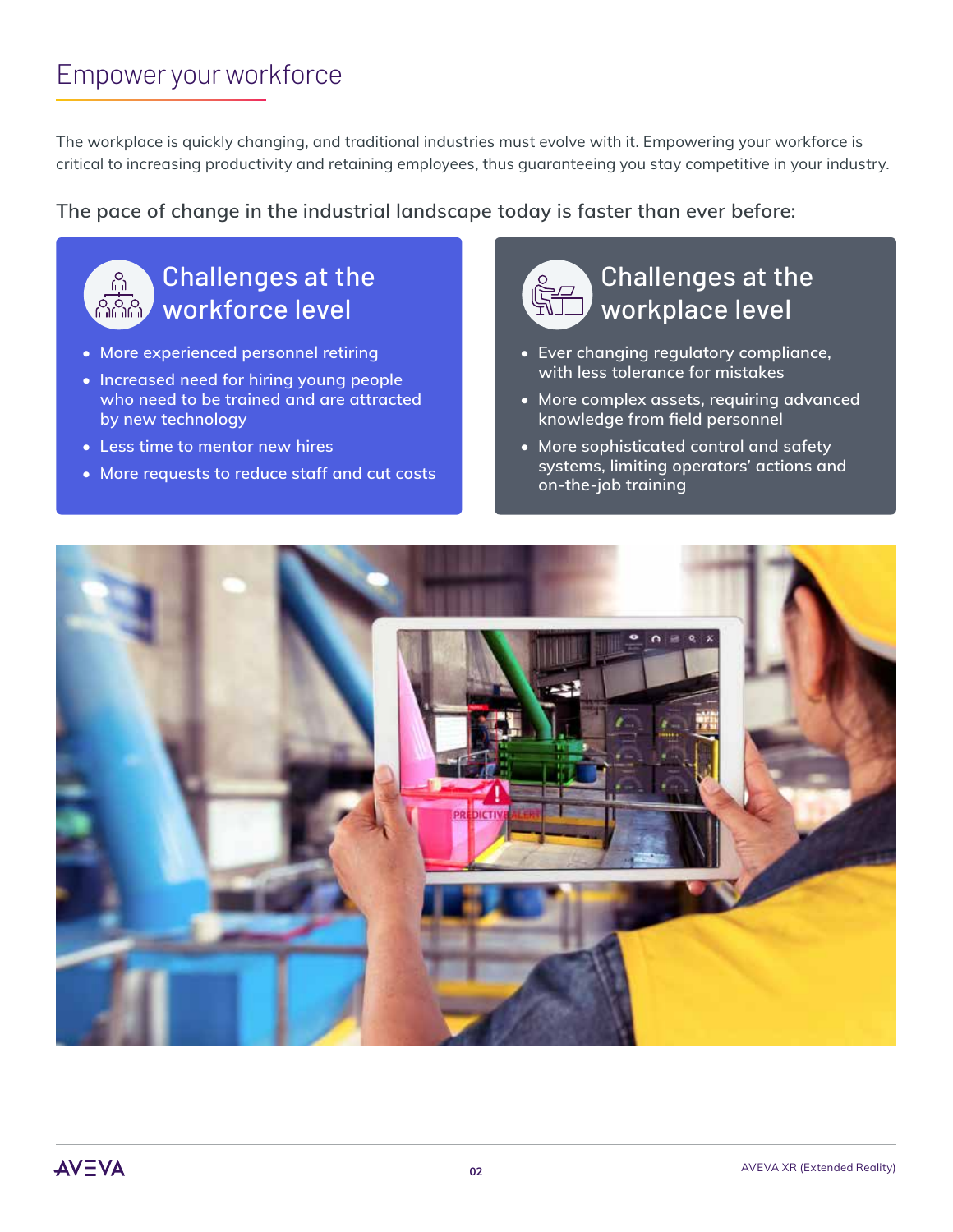The challenges at the workforce and workplace levels are a common scenario for several industries. In all cases, technology is the key to transform how the work is done. IIoT, Artificial Intelligence (AI), machine learning, process simulation, and real-time optimization help workers make better decisions. However, **technology can only be effective** if it is available





\* XR - Extended Reality refers to any interaction between the virtual and real worlds through digital technology and devices, including Augmented Reality (AR), Virtual Reality (VR), and Mixed Reality (MR).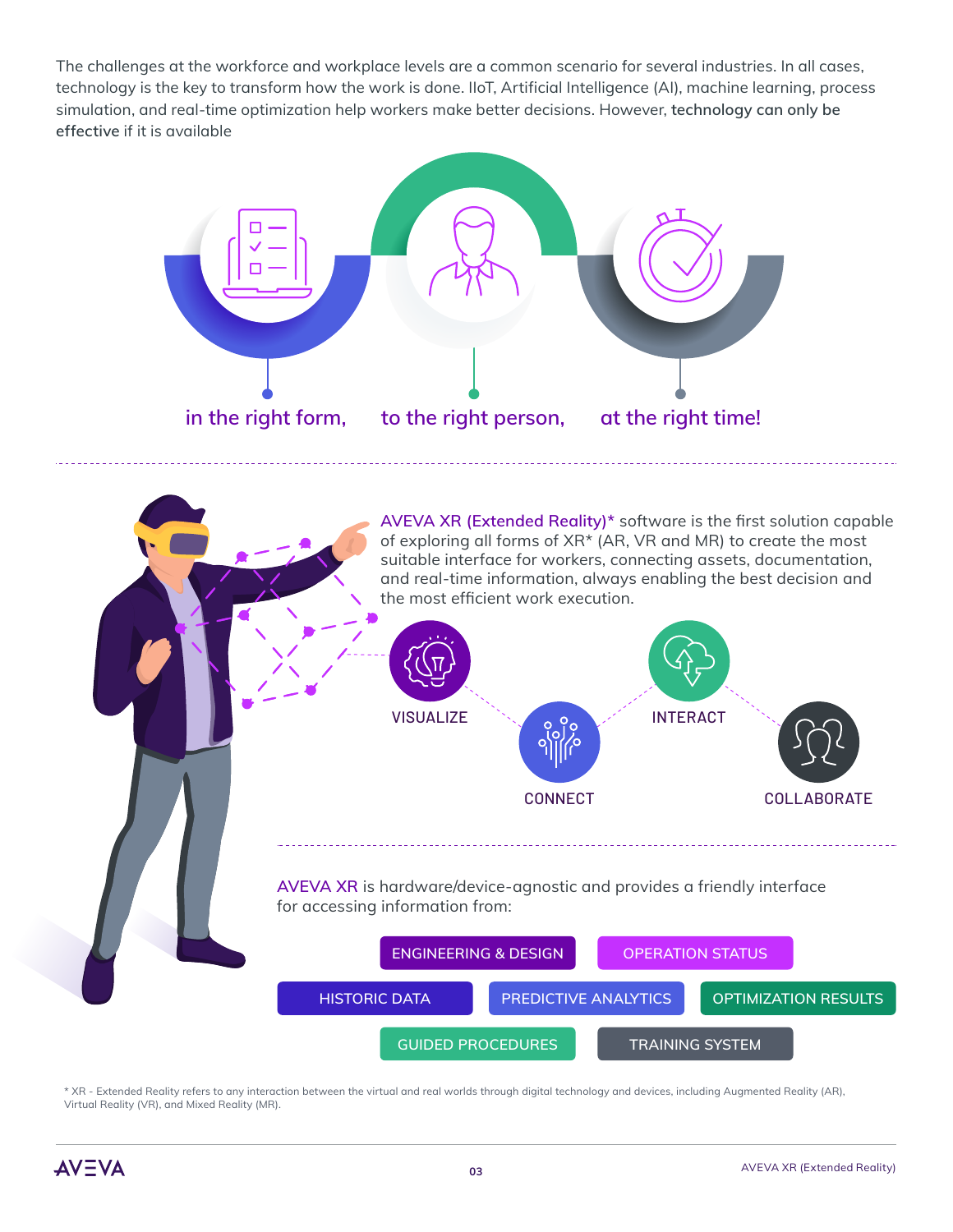## AVEVA XR for Design Review

Step inside the virtual plant before the steel is even ordered. In only a few minutes, engineers can import the plant's 3D model into an immersive environment. Then, the ergonomic design is reviewed and improved before any equipment is purchased. The virtual plant, allows real-time collaboration between engineers at different offices or even on different continents. With this approach, the project can access diverse expertise without wasting time and money on travel. AVEVA XR for Design Review lowers time, cost, and risk of capital project engineering.



### **Highlights:**

- Make virtual reality a part of everyday engineering work
- Get an accurate preview of the as-built environment
- Collaborate globally without travel time or costs
- Avoid costly rework by exploring plant ergonomics before equipment is ordered

### **Deep dive!**

Access the website for [Design Review](https://sw.aveva.com/engineer-procure-construct/engineering-and-design/aveva-e3d-design)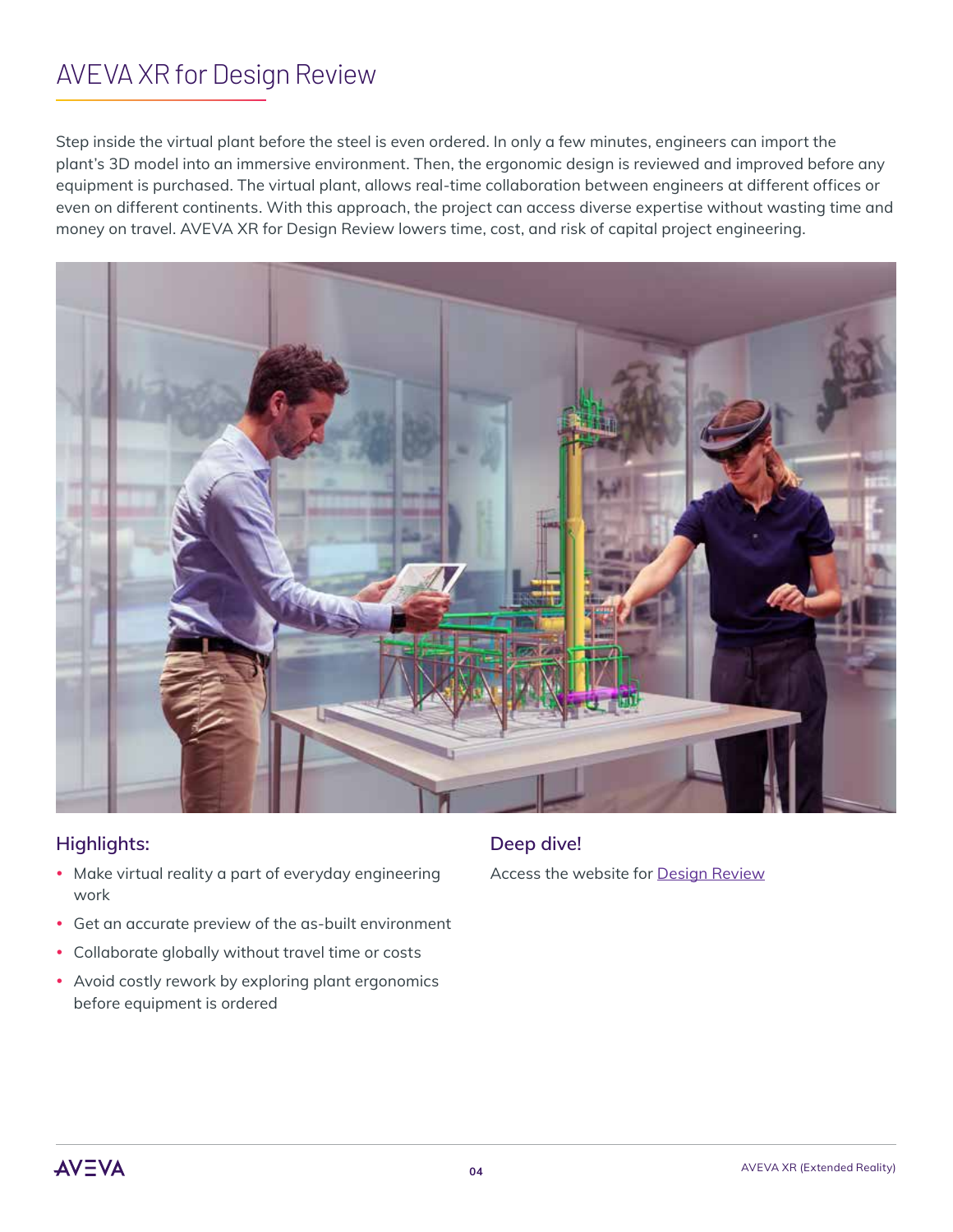# AVEVA XR for Training

Accelerate competency development with realistic interaction in a safe, controlled virtual environment. AVEVA XR for Training provides operators, engineers, maintenance, and HSE personnel with efficient knowledge transfer and skill development to make safe, efficient operation second nature.

To build the training environment, the same 3D model used in the design phase is imported into AVEVA XR. In a brownfield environment, you can also scan the existing plant and import the digitized material to create the model. Through AVEVA XR adds logic, lighting and shadow to the virtual plant. Once you have the virtual plant, effects like fire, leakage and equipment transparency are added to build operating procedures and training scenarios. Finally, the virtual plant can be connected to a high-fidelity dynamic simulator, so that process behavior responds to trainees' actions realistically.

AVEVA XR for Training can be integrated into a comprehensive training program. When it is connected to the AVEVA Enterprise Learning system, managers can track and monitor trainees' performance and help guide them in areas that require improvement.



### **Highlights:**

- Digitally capture best practices and speed up knowledge transfer
- Train for standard operating procedures, abnormal conditions, desired behaviours, and emergency preparedness
- Train field operators with control room operators as a team to solve problems together
- Access training from anywhere, anytime from the cloud
- Attract and retain the next generation workforce with innovative methods like self-learning, micro-learning and more

### **Dig deeper!**

Datasheet – [Immersive virtual reality training](https://sw.aveva.com/hubfs/pdf/datasheet/Datasheet_SE-LIO-Simsci_EYESIMImmersive_05-17.pdf)

Whitepaper – Enable a learning culture with cloud  [operator training](https://sw.aveva.com/campaigns/cloud-operator-training-whitepaper)